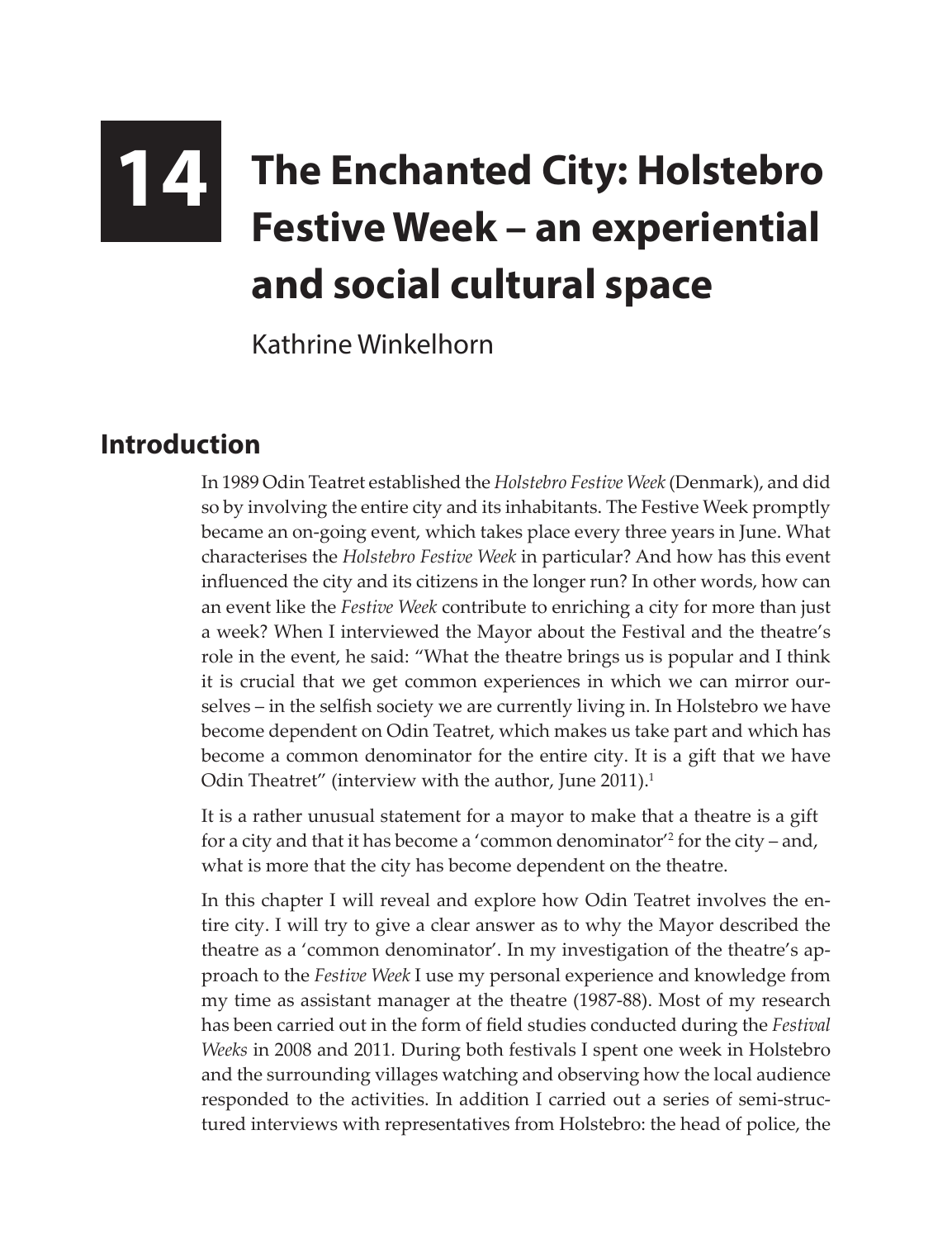Deputy Mayor, the director of a travel agency, a librarian, a policeman, the Chairman of the Cultural Affairs Committee of the City Council, the head of city planning, the project leader from the Odin Theatre and a senior lecturer living in Holstebro and working at Aarhus University and finally the Mayor.

## **Odin Teatret and Holstebro**

For the reader to understand the context in which I am writing, I will briefly introduce the theatre and the city. The theatre was founded in 1964 in Oslo, Norway and was invited in 1966 to move to Holstebro, with the offer of premises in a couple of old farm buildings. When Odin moved to Holstebro in 1966 the city wanted to attract academics. When they settled in Holstebro, the actors were all foreigners, with an Italian director, Eugenio Barba and three Norwegian actors. None of them spoke Danish. Later on more actors were included from Brazil, Chile, Colombia, Denmark, England, Italy, the USA and Sweden. During the first decades it was not easy for the theatre to be truly accepted in and by the city. The Odins, as they are often called, were perceived as strangers, who made odd theatre – often on stilts – and their performances, which do not have a linear narrative, were consequently perceived locally as bizarre.

Over the years, public acceptance has increased and for a number of years Odin Teatret has been a world famous theatre laboratory, characterised by a professional and scholarly milieu, including cross-disciplinary endeavours with a number of international collaborations. The core activity of the theatre is performances, solo performances, workshops, seminars and barters and with these various activities the theatre is touring worldwide some 3-5 months a year. A number of books in several languages have been written about Odin and its practices<sup>3</sup>.

In 2011 Odin Teatret played 29 different performances in Danish, Spanish, French, English, Portuguese and Italian, in 16 countries.

Turnover: € 2,084,000 Own revenue: € 770,000 Grants: € 1,314,000 Number of performances played: 274 (108 of which abroad) Number of students: 4,743, of whom 4,469 in 16 countries across the world Number of guest performances: 28 Number of people on working visits: 216 Staff members: 30, including 9 actors from 8 different countries